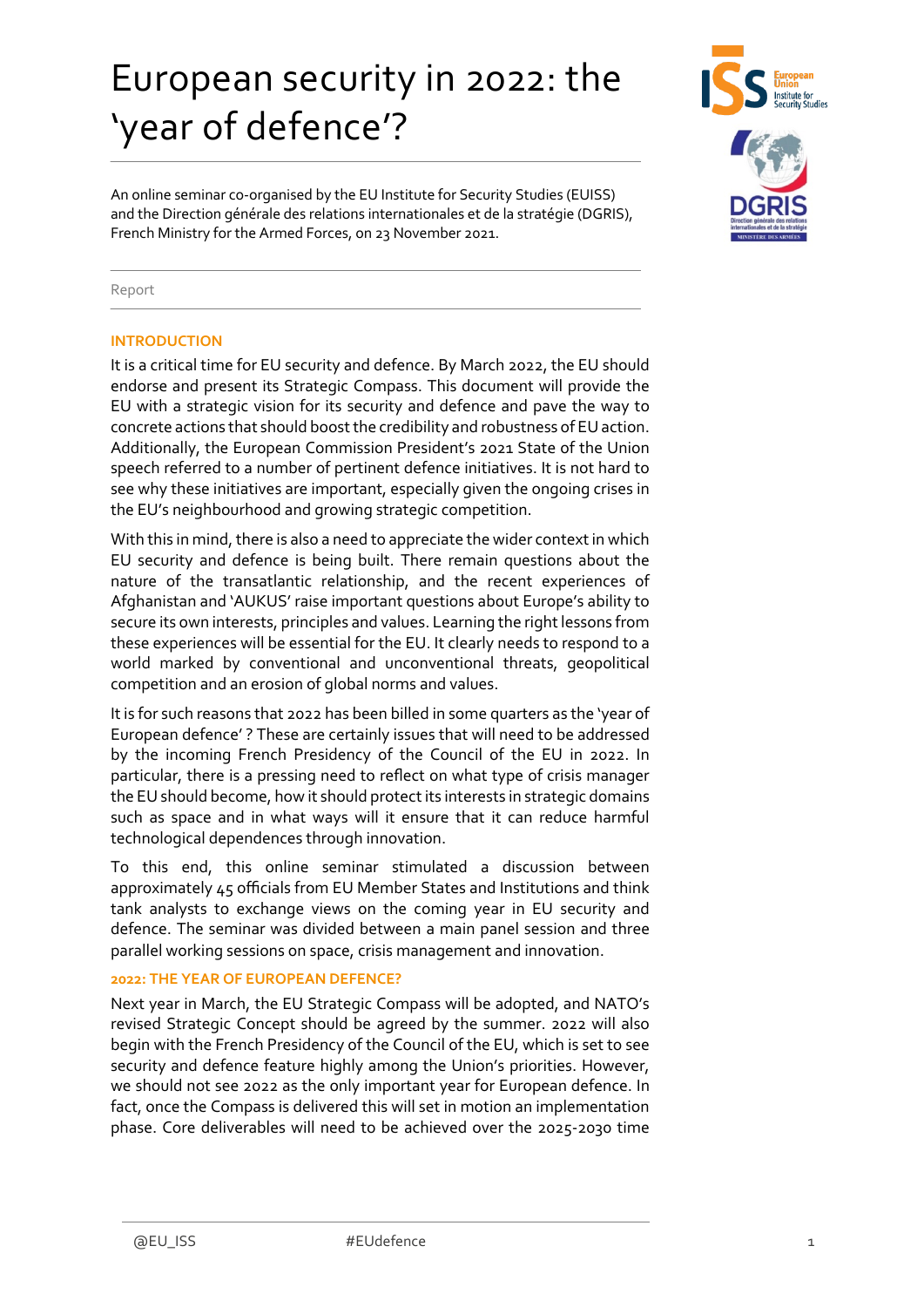horizon. There is also no certainty about the threats, risks and challenges that may affect Europe beyond 2022.

Overall, the first draft of the Strategic Compass has been viewed positively by EU Member States and the November EU defence ministerial resulted in a largely positive appraisal of the document. For example, while there is still some reflection needed on how the document explains and emphasises certain threats, the fact that it contains precise targets and milestones is a strong point that should guide the implementation phase. In this respect, the Compass can give the EU greater direction in security and defence and help reduce capability gaps. Accordingly, the first draft provides additional proposals for Permanent Structured Cooperation (PESCO), the European Defence Fund (EDF) and the European Peace Facility (EPF).

In particular, the Strategic Compass stresses the need for greater responsiveness, robustness and flexibility through the Common Security and Defence Policy (CSDP). It addresses the EU's interest in safeguarding strategic domains such as maritime, space, air and cyberspace. Additionally, the Compass calls for the development of critical enablers and more flexible decision-making frameworks (e.g. Article 44 Treaty on the EU). In order to enhance the EU's resilience against threats, the first draft of the Strategic Compass calls for the development of the Union's intelligence capacities, an EU hybrid toolbox and cyber defence policy. What is more, the Compass seeks to reduce the Union's strategic technology dependencies.

The EU's partnerships also feature prominently in the first draft of the Strategic Compass. There is some anticipation for the content of the third Joint EU-NATO Declaration, and it is expected that challenges related to hybrid threats, space, cyber and climate change will be addressed. In terms of the dedicated EU-US dialogue on security and defence, there is hope that strategic issues related to technology and defence innovation can be addressed. The Compass also calls for the EU to develop relations with the African Union and Indo-Pacific countries.

# **SPACE**

Outer space is a strategic domain for the EU. The growing use of space by commercial actors and states means that the EU has to increase its presence in space, protect its infrastructure and advance international norms and regulations. It is positive to see that the Strategic Compass calls on the EU to draft a dedicated strategy for space, security and defence. In this sense, the Union should invest more in the European space industry and innovation, space diplomacy and space partnerships (e.g. NATO and the US). The EU should also continue to engage in building international norms on space, but this is challenging when there is fragmentation between EU Member States on the use of space. The promotion of the EU Satellite Centre's (SatCen) services and products should be a core element of the Union's overall space diplomacy.

Investing in the capacities to enhance the EU's ability to track and manage space threats is of great importance. This includes Member State capacities. There is an urgent need to build the EU's ability for space situational awareness. The Union has a duty to protect its autonomous space assets such as Galileo and Copernicus. It is encouraging to see the EU develop space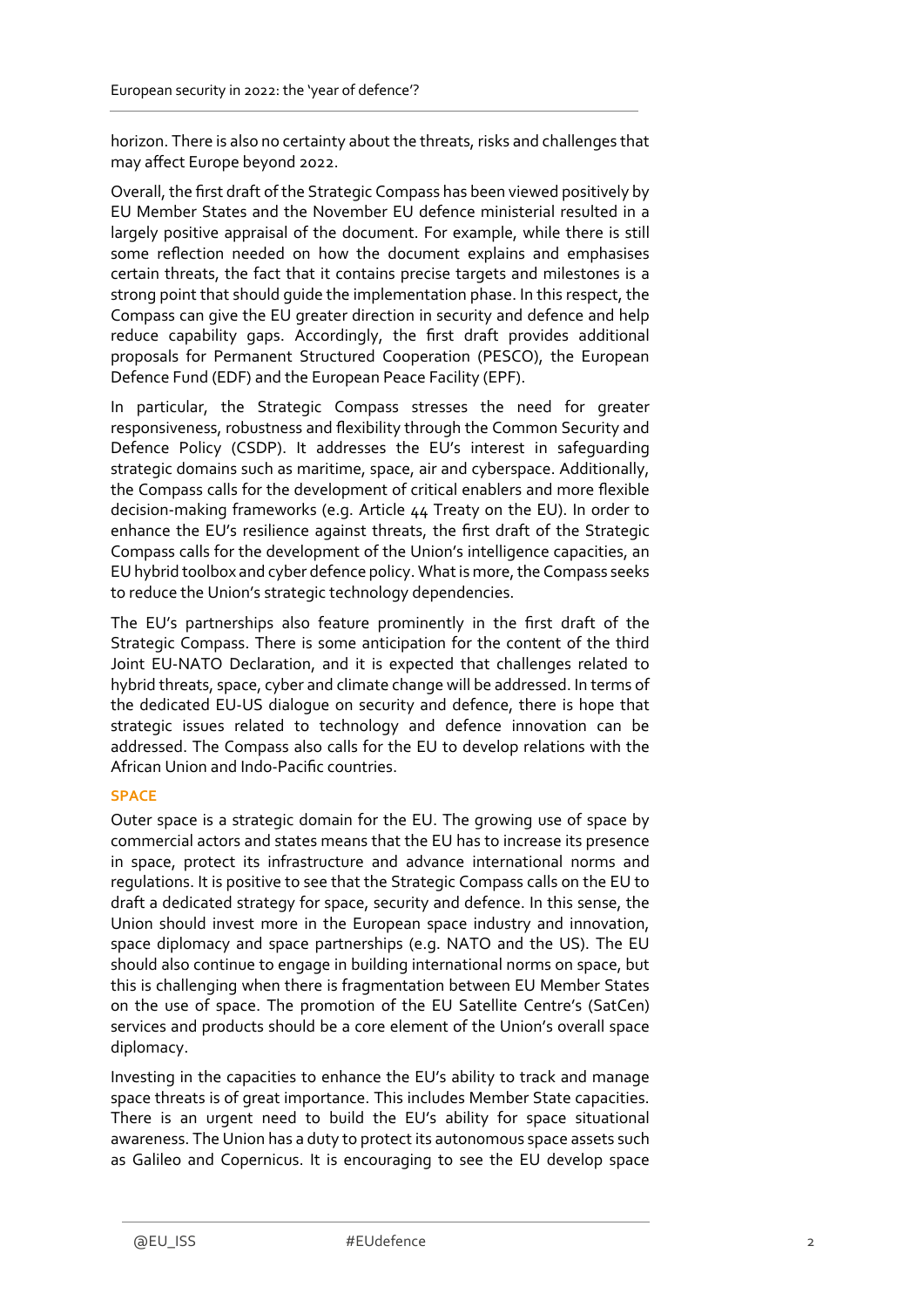capacities through the EDF and PESCO, but more can be done to ensure that the Union invests in cutting-edge technologies such as Artificial Intelligence and quantum communications. Moreover, there is a need for the EU to address the lack of launches by the EU as a way to support the European space sector.

Furthermore, in order to enhance the Union's resilience in and from space it should consider conducting scenario-based exercises for space in the context of the Mutual Assistance (Article 42.7 TEU) and Solidarity Clauses (Article 222 TFEU). As a basic step, there is a need to include the space dimension into existing scenario-based discussions. The proposed strategy for space, security and defence could lead to more EU exercises for space. This is a crucial step to ensure that the EU has the response mechanisms in case of space-based threats and it can help raise awareness across EU Member States.

## **CRISIS MANAGEMENT**

One of the more visible proposals to emerge from the first draft of the Strategic Compass is the 'Rapid Deployment Capacity' initiative. The Capacity foresees a force of 5,000 troops to boost the credibility of the EUand to ensure that the Union can respond to crises more rapidly and robustly. However, there is some misunderstanding of how the Rapid Deployment Capacity could work in practice. While it is understandable that the Capacity is viewed only as a force structure, in fact it is an initiative designed to allow the EU to tackle the structural barriers to force deployment. In this respect, the Rapid Deployment Capacity has to address the common financing of deployments, live exercises, command and control, strategic enablers and flexible decisionmaking at the EU level.

The first draft of the Strategic Compass also calls for EU action in the air domain, in particular with regard to air combat. Due to the fact that these assets are owned by Member States, and therefore no duplication with NATO efforts are desired, there is a need for an EU strategic reflection on the type of air domain tasks that can help achieve the EU's military level of ambition. It should be recognised that the EU is already investing in the air domain through minilateral programmes (e.g. FCAS) and projects under PESCO and the EDF. The recent experiences of Afghanistan also highlight the continued need for the EU to invest in strategic air transport capacities and strategic enablers.

In addition to the EU Strategic Compass, NATO is also working to revise its Strategic Concept. There will, therefore, be greater reflection on how the EU and NATO can cooperate in the area of crisis management and collective defence. However, it is not necessary to move towards a 'division of labour' between the two organisations. The complexity of crises, and the addedvalue of each organisation, means that European governments cannot afford such a division of labour. The first draft of the Compass already highlights that the EU can make significant contributions to European security by countering hybrid threats, investing in defence capabilities and building up resilience in areas of cybersecurity and space.

# **INNOVATION**

Innovation in defence is key to Europe's prosperity and its strategic autonomy. Investment in innovation is a way to unlock the ingenuity of